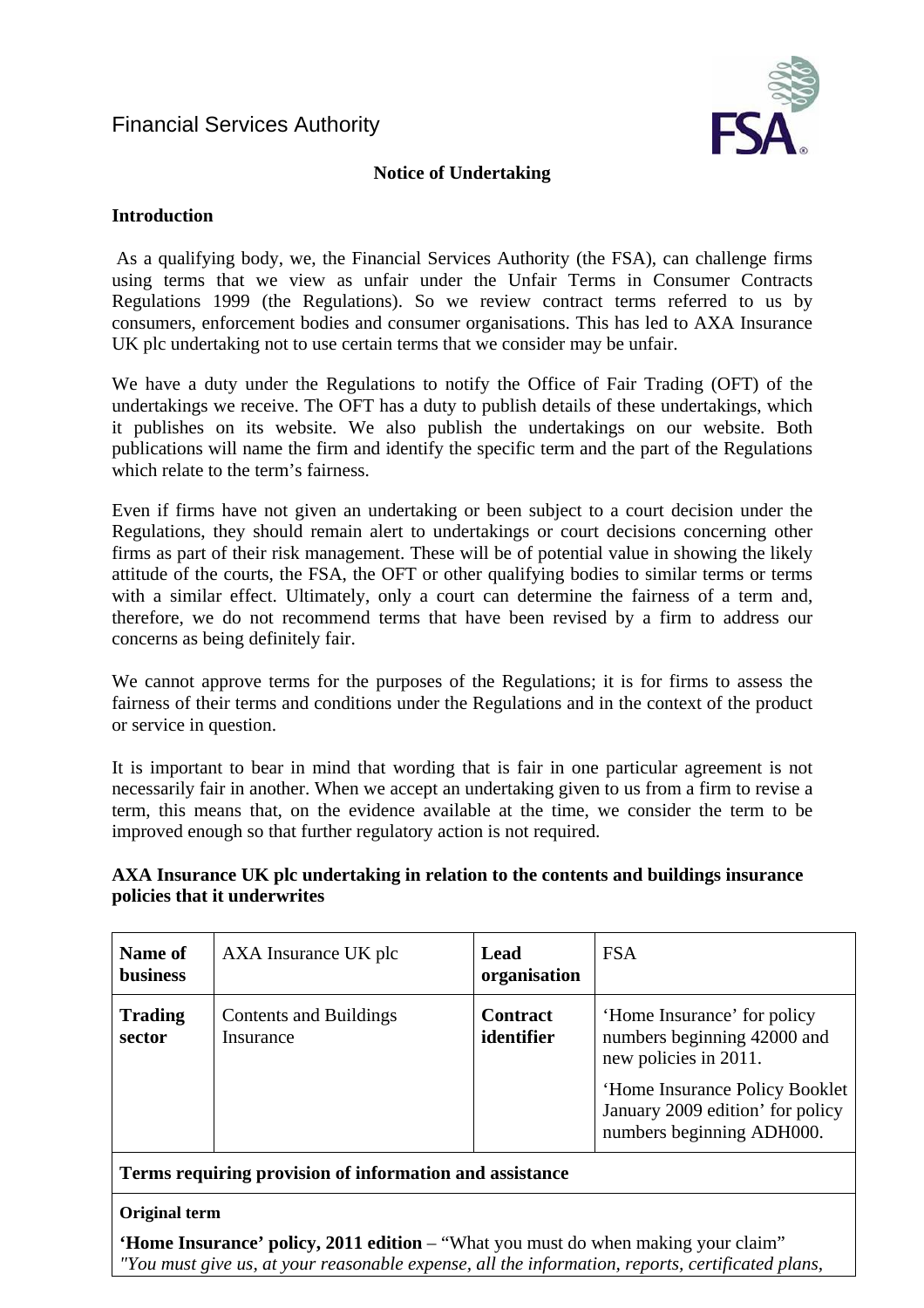*specification information and assistance that we may need in progressing your claim."* 

## **'Home Insurance Policy Booklet January 2009 edition'** – "What you must do after making your claim"

*"Provide at your own expense all reports, certificated plans, specification information and assistance that we may need."* 

## **Application of the Regulations**

Generally, a term is deemed to be unfair under Regulation 5 of the Regulations if, contrary to the requirement of good faith, it causes a significant imbalance in the parties' rights and obligations under the contract, to the detriment of the consumer. In our view, the above terms were likely to be unfair under the Regulations.

The 2009 term appeared to require consumers to provide ongoing and unlimited assistance and documentation to the firm. We were concerned that the term had the potential to cause a significant imbalance to the detriment of the consumer by being an unreasonable and excessive requirement for consumers to comply with.

The term in the 2011 insurance policy limited the scope of the requirement for the consumer to provide assistance and documentation by referring to it being at the consumer's "reasonable expense". However, we were concerned that this term still had the potential to cause a significant imbalance to the detriment of the consumer because it might not be clear to the consumer what would be thought reasonable in the circumstances. The consumer's obligation to provide information and assistance remained otherwise unlimited by any reference to relevance or reasonableness.

The extent of the consumer's obligations under the terms were also unclear because the terms appeared to contradict other terms in the policies that indicated that the firm would pay for costs including reports and plans. This lack of clarity and the potentially excessive obligations for the provision of assistance and documents meant that, in our view, the terms may have been contrary to the requirement of good faith.

## **How the term has changed**

The firm has agreed to amend the terms to make clear what information and assistance consumers need to provide to help prove their claim and to help the firm deal with their claim. The scope of the requirement to provide assistance and information has now been expressly limited to being relevant to the consumer's claim.

In addition, the firm has agreed to amend the terms to reflect how it says it operates the terms in practice, by making clear that, in line with the other terms of the policy, the firm (and not the consumer) will pay for any reasonable expenses incurred by consumers in providing any of the required information and assistance.

## **New term**

*"What you must do when making your claim* 

*- To help prove your claim we may require you to provide original purchase receipts, invoices, bank or credit card statements, instruction booklets, photographs, utility bills, pre-purchase surveys or plans and deeds of your property;* 

*- To help assist in dealing with your claim we may require you to obtain estimates for the replacement or repair of damaged property;*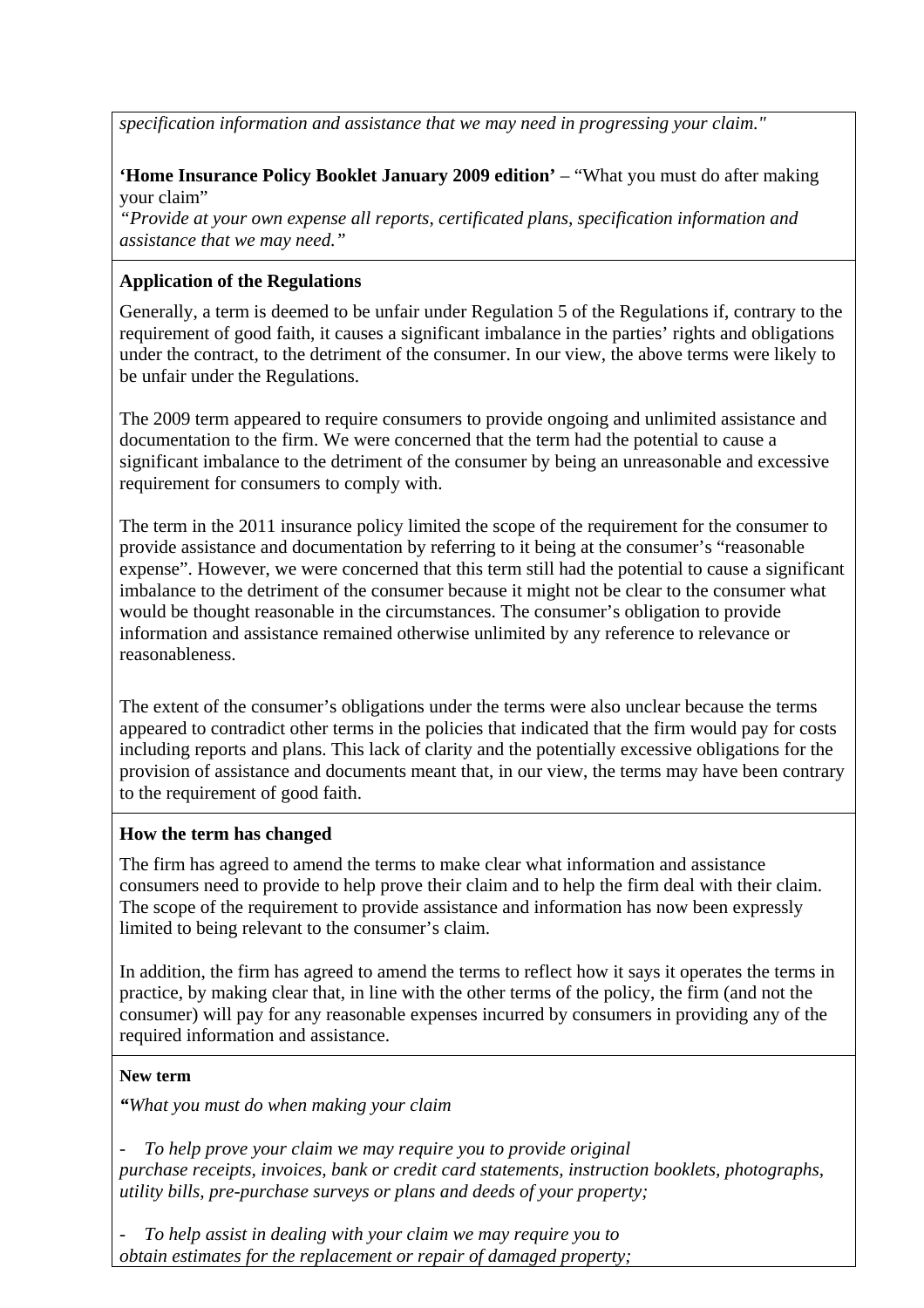*We will only ask for information relevant to your claim and we will pay for any reasonable expenses you incur in providing us with the above information as part of your claim."* 

### **Terms providing for a discounted cash settlement**

#### **Original term**

**'Home Insurance' policy, 2011 edition** – page 24 "How we settle claims"

*"We may repair, reinstate or replace the lost or damaged property. If we cannot replace or repair the property we may pay for the loss or damage in cash. If we do pay cash the amount we pay will reflect the cost we would have paid for replacement or repair through our preferred suppliers."* 

**'Home Insurance Policy Booklet January 2009 edition'** – page 16 "How we settle claims" *"We may at our option repair, reinstate or replace the lost or damaged property. If we can not replace or repair the property we may at our option pay the loss or damage in cash. If we do pay cash the amount we pay will reflect any discounts we may have received had we replaced the property.* 

### **Application of the Regulations**

We took the view that the above terms were likely to be unfair under the Regulations.

The terms indicated that, if the firm was unable to repair or find a suitable replacement for an item, the firm would reimburse the consumer for the loss in cash which would be reduced to reflect any discounts the firm could have received through replacing or repairing the item through their suppliers.

We took the view that it was unfair for the terms to provide for a discounted cash settlement that reflected a supplier discount, when the decision to pay cash was based on the firm's inability to meet its obligation under the contract to replace or repair the item.

In our view, the terms providing for discounted cash settlements in circumstances where the firm was unable to replace or repair the item would cause detriment to consumers by not providing for consumers to be fully reimbursed for their insured losses. This indicated to us a significant imbalance in the parties' rights and obligations under the contract and a lack of good faith.

In addition, the terms did not reflect what the firm says it did in practice, which was to offer a full cash settlement in cases where the firm was unable to replace or repair the insured item. In our view, this did not remove the potential of the term to cause detriment. The inclusion of the terms that did not reflect what the firm did in practice demonstrated a lack of transparency.

#### **How the term has changed**

To reflect how the firm says it operates the term in practice, the firm has amended the terms to state that the firm will pay a full cash settlement where no equivalent repair or replacement item is available.

The terms also now explain the circumstances in which the firm will offer a discounted cash settlement; namely, where the firm is able to offer to repair or replace the item through a preferred supplier but where it instead agrees to pay a cash settlement at the consumer's request.

Where consumers request a cash settlement even though they could have received a repair or